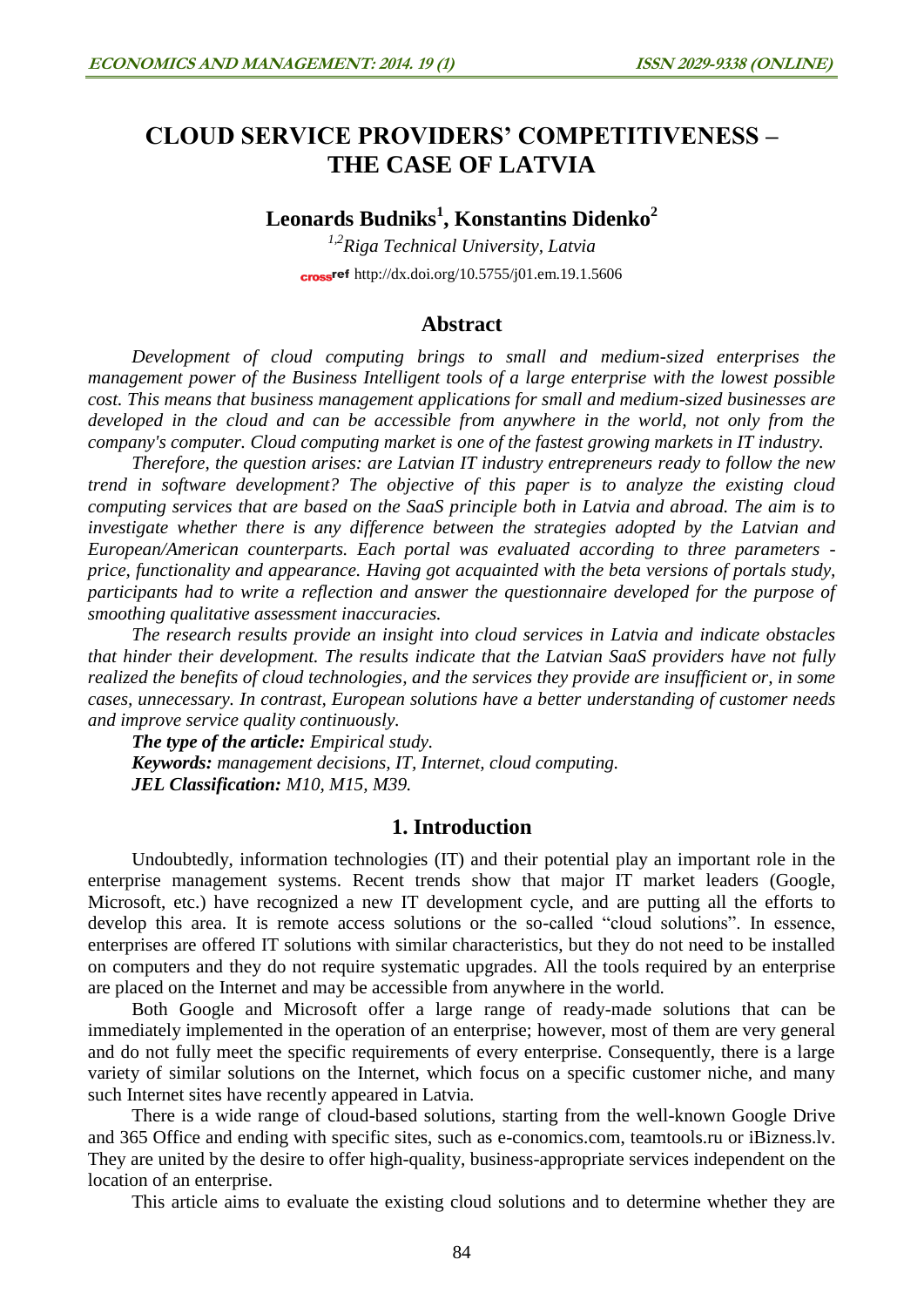suitable for Latvian small and medium-sized enterprises (SMEs). Special attention is devoted to small enterprises operating in B2B markets.

The first part of the article examines the studies carried out by the European and American scientists related to the assessment of the effectiveness of SME websites, the application of cloud technologies and the necessity to use information technologies in the operation of SMEs. The article will also consider scientific literature and some statistical data related to the studies carried out in Latvia on the competitiveness of Latvian SMEs, the possibilities of IT application and the necessity of cloud solutions.

As a result of the literature review, the authors will put forward the hypothesis on the type of cloud solutions necessary for SMEs that can be useful in the Latvian market. Attempts have been undertaken to offer a general assessment model aimed at determining the appropriateness of a particular solution for a particular SME.

Some Latvian and global enterprises whose operations are based on cloud solutions will be considered in the research: iBizness.lv, rekini.lv, vivacrm.lv, teamtools.ru, e-economics.com, 24balance.com, saleforce.com, biznik.com.

As a result of the research, global and Latvian web portals will be compared in terms of the number of customers, portal age, service range, and portal specifics. Strengths and weaknesses of Latvian web portals will also be determined. The information to prove the proposed hypothesis will be provided as well.

The research results will facilitate better understanding of the attitude of Latvian entrepreneurs towards cloud technologies. Also, the research will try to determine the cloud solutions that are necessary for Latvian small enterprise managers.

### **Literature review**

The latest studies related to the use of the Internet by SMEs often focus on the development of cloud technologies. Research results suggest that SMEs may benefit from such technologies. For example, the data of the survey carried out by market research company Vanson Bourne show that in Europe the majority of SME decision makers believe that information technologies are crucially important for the successful operation of an enterprise and business growth. According to the survey undertaken by Vanson Bourne, 49% of the respondents recognize that the cloud allows them to be more flexible; 45% think that it helps to save money, 39% of the respondents consider that the cloud enables them to be more productive; and one in four respondents believe that the cloud helps to become more innovative. The reason why most companies refrain from moving their operations to cloud computing services is the concerns as to whether the service provider will be able to ensure sufficient data security and privacy. 77% of survey respondents believe that exactly the service providers have to take responsibility for the accessibility, transparency, data security and privacy of cloud computing services.

Several authors distinguish three basic services that can be provided by cloud computing (Sultan, 2011):

- Infrastructure as a Service (IaaS) this type of service enables users to remotely use all types of hardware (servers, databases, VPN, etc.);
- Platform as a Service  $(PaaS) a$  service that offers the ready-to-use environment, which is controlled by a team of specialists;
- Software as a Service  $(SaAS)$  the most commonly used type of service. The software is installed on the server, not the user's computer, which means that the user can access the program at any time, even while using another computer. An example is Office 365 or Google Docs, which offer text editors that do not need to be installed on one's computer, the user can just log in one's "office" that is located on the Internet and perform the necessary activities.

The popularity of SaaS can be easily explained by the fact that large capital investment is not necessary to design or use this type of service. Therefore, it is not difficult to offer a variety of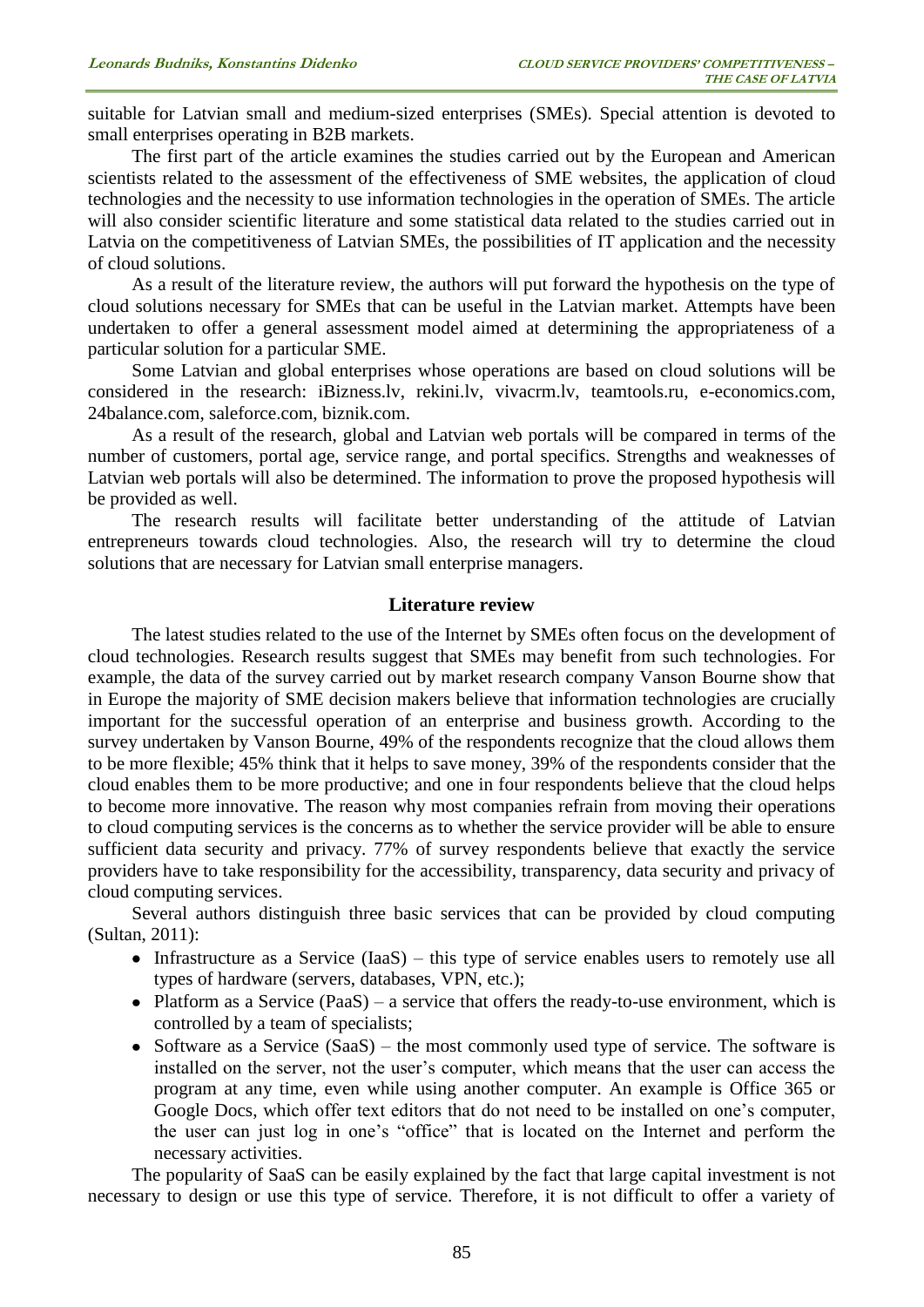solutions. Most often, however, the principle of SaaS is used to offer CRM, ERM applications.

In the Latvian market, SaaS is more common because the size of enterprises–customers is relatively small. Therefore, there is no need for any specific, tailor-made management programs. On the other hand, there are not so many enterprises that could offer PaaS and IaaS services at competitive prices, as it is a capital-intensive activity, which also requires the involvement of highly-skilled staff.

The Internet has changed business processes, i.e., made them more accessible and transparent. Communication with partners and customers has become simpler and more understandable; moreover, the range of available solutions has become more diverse. The same applies to cloud computing services. In the recent years, this segment of the market has rapidly grown [Sultan], offering a wide range of SaaS business solutions. The authors have grouped them by the type of service offered:

- e-office office management programs (word processors, spreadsheets, e-mails, data storage);
- e-Environment collaborative platforms (forums, communicators, schedules, etc.);
- e-programs most often CRM or ERP tools.

The notion of cloud computing business model is very simple – a customer does not purchase the whole service, but just rents one of its functions, thereby paying less. This means that a service provider receives more benefits by increasing the customer base, and it can be achieved by reducing prices or improving quality. As mentioned above, it is not difficult to create a cloud computing service because it does not require large capital investment, which mainly provides the basis for such a wide range of cloud-based solutions. This situation, in turn, has led to a new problem: how can a user select the appropriate solution from the available diversity of solutions?

There are a lot of selection criteria (Zviran, Glezr, & Avni, 2006). At the B2B level, the price of a product, its quality and speed at which it is delivered are of great importance (Gilmore, Clarcson, & Rocks, 2006). Applying this principle in the selection of a cloud computing service it can be concluded that at the B2B level the quality of service, its price and speed at which the choice is made in favour of a particular service provider are significant. It is also important to ensure a high level of data security and appropriate service functionality.

*Web Portal Design.* As there is a large number of similar services, web portal design can also be considered an important selection criterion. The authors' argument is supported by the results of similar studies, which indicate that the effective selling of goods and services is associated with the appearance of Internet resources (Sinkovics & Penz, 2005). It is generally accepted that a useroriented website should be based on six criteria, which are shown in Figure 1. This concept enables one to create a web portal that best meets customers' wants and needs. As shown in Figure 1, the owners of a web portal should not focus only on one aspect and neglect the others. To attract visitors, who can potentially become customers, it is necessary to achieve excellence in all 6 directions indicated.

Cloud computing service provider has to realize that the design of a website is of a great importance. Product homepage should be readable and simple, it should not be overloaded with information as well. All the necessary information should be presented in plain and intelligible form without the complex terminology (Sinkovics & Penz, 2005; Heroux & Fortin, 2011; Ščeulovs & Gaile-Sarkane, 2010). This will help to attract the necessary number of customers, as customers will be faster convinced to buy online services offered at the web portal.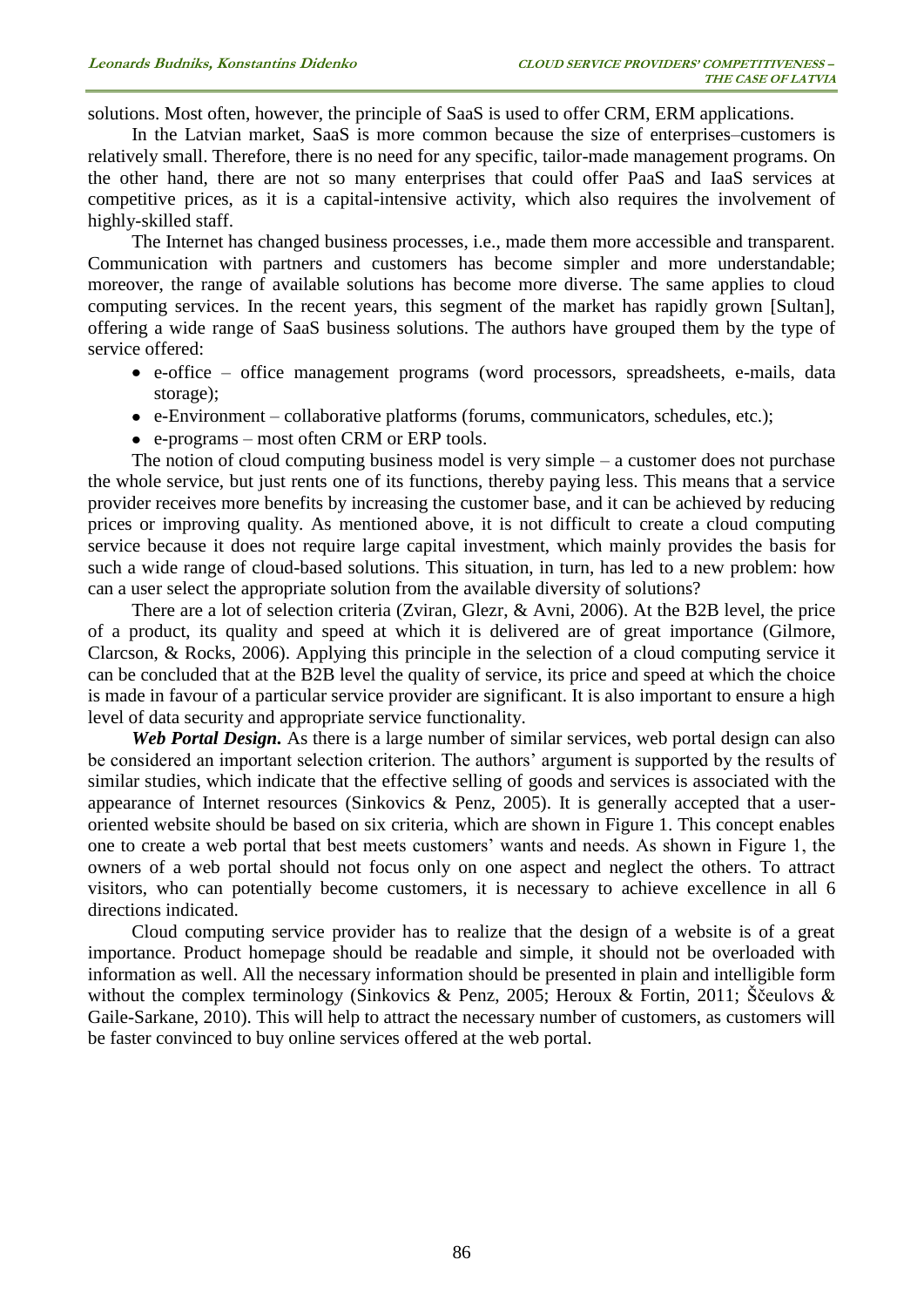

**Figure 1.** User-based design criteria and their relationship *(Zviran, Glezer & Avni, 2006)*

The use of the Internet is unique in that a user has access to countless resources, but the time that can be devoted to resource viewing is limited. Therefore, during the design of a web portal it is necessary to contact potential customers and to explore their wants in order to achieve the ideal balance between content, structure, appearance, and functionality (Zviran, Glezer & Avni, 2006).

*Web Portal Security.* An important reason why enterprises do not wish or refrain from using cloud computing services is data security. Entrepreneurs are afraid of storing their data somewhere out of their reach. It is fully understandable and accepted, when it concerns large companies, but in the case of the Latvian SMEs, it is not so important. One of PaaS providers in Latvia considers that Latvian entrepreneurs are willing to entrust their data to cloud technologies, which could be connected directly to the company's size, as well as the management style that is not too formalized. On the other hand, the enterprise management systems offered by cloud services do not contain data, the loss of which can significantly undermine the market position of Latvian SMEs. In the authors' previous studies, it has been found out that in some sectors the market share is so small that each market participant is more or less aware of his/her competitor's customers, prices and suppliers (Budņiks & Didenko, 2012).

However, in the study carried out in 2010, which examined the attitude of SMEs towards the use of accounting services in cloud-based solutions, one of the risks mentioned was data loss. Today cloud computing service providers have developed a number of technical solutions to this problem; thus, data security issue has been resolved. Following the discussion on security issues, the opinion of Eran Feigenbaum, the Director of Security for Google Apps, can be quoted: "Cloud computing can be as secure, if not more secure, than what most organisations do today in the traditional environment [...] Data is typically lost when laptops and USB memory sticks are lost or stolen, but local storage is no longer necessary if a company uses cloud-based apps [...] Statistics show that 66% of USB sticks are lost and around 60% of those lost contain commercial data" (Sultan, 2011).

*Cost of Services.* It is difficult to assess the effect of the cost of service on decision-making related to the purchase of service in B2B markets, but it is vitally important. In comparison with the B2C market, entrepreneurs are able to purchase services at a higher price, but a cloud service provider is not always able to prove that the price paid is reasonable.

Even very low costs of cloud computing services may be a reason for a service user to give up the use of service. Here, the unfortunate experience of the Latvian web portal www.raditaji.lv can be taken as an example. In 2011, the customers of the municipal housing company Rīgas namu pārvaldnieks Ltd began to use the web portal raditāji.lv to submit water meter readings, to receive monthly bills and other information. The website was actively developing by offering new services and opportunities. According to different data, within six months the number of its users increased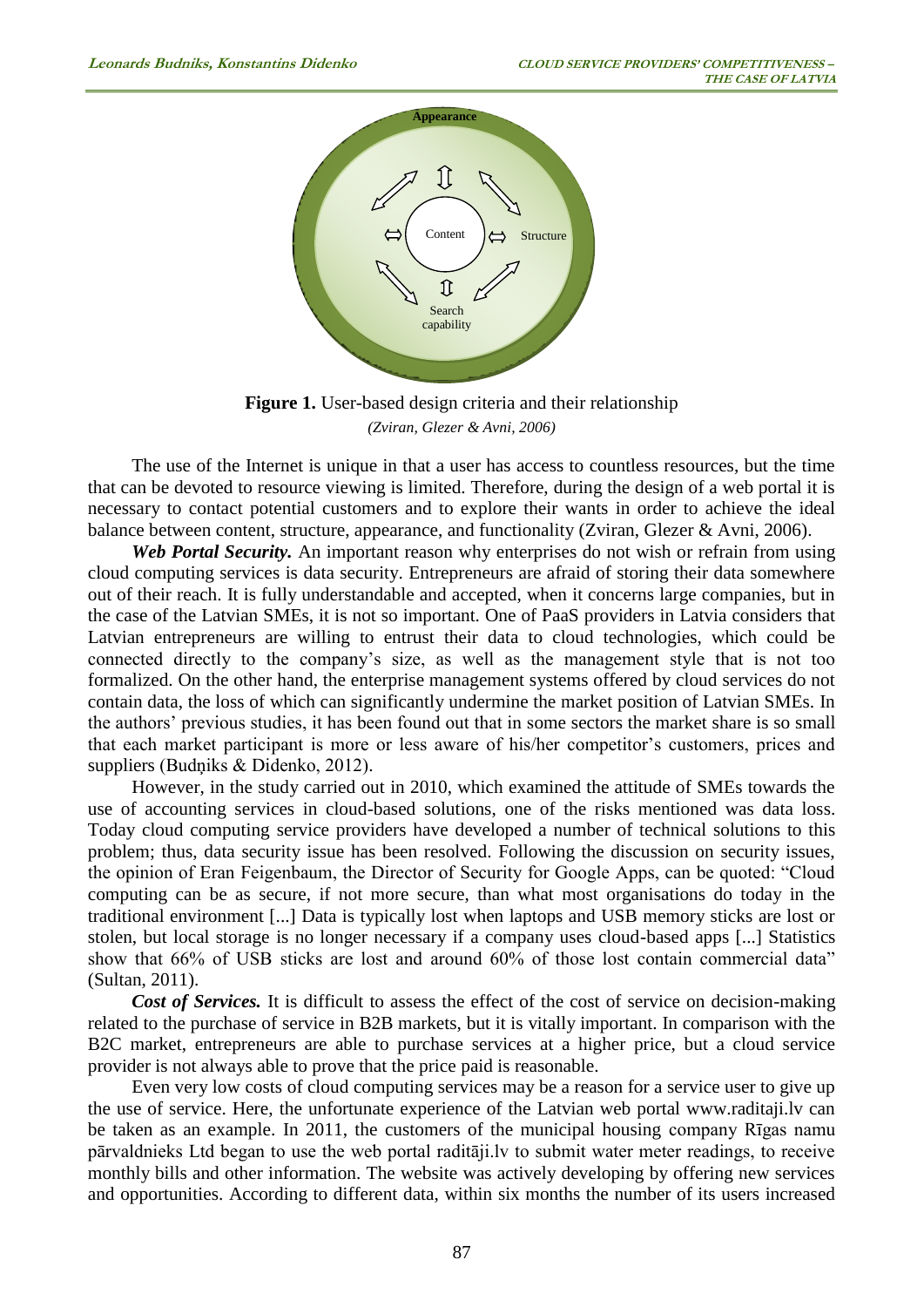to 45,000 users because in cooperation with Riga City Council the web portal actively advertised itself. The web portal services were highly appreciated by users because they were simple to use and considerably facilitated household management and were free of charge. At the beginning of 2012, the management of the web portal decided to introduce a fee for the services provided. The price was 0.20 LVL per month for a single user account. It created a massive response both from customers and from Riga City Council, and, as a result, the web portal lost all its customers and ceased to exist. This case demonstrates how unpredictably website users may behave, especially if they are not used to paying for the Internet-based resource services. On the other hand, the result could have been different if the web portal management had properly assessed their customers' motivation to use the web portal.

Similar cases have also been observed in the Latvian B2B environment. For example, the web portal www.zibsnis.lv offers accounting services to the self-employed people and micro-businesses. The service charge depends on the chosen period, but on the average it is 7 LVL per month. The last updates to the web portal were made on 1 January 2012, but in the previous year the information at the portal was updated at least on a quarterly basis. This indicates that the development of the web portal has stopped. In the forum one can read the record that encourages web portal owners to offer basic services free of charge, but to demand payment for extra services; the motivation behind this proposal is that it would help attract more customers. Thus, even a small amount of money can be an obstacle to the use of effective systems. As a result, it is clear that the development of the payment system is a very important tool for customer attraction.

In the U.S. market, Google Inc. offers a marketing research tool Google Consumer Survey that can find a solution to the problem of payment, specifying the path towards a correct customeroriented business model. The model is based on the approach that a website visitor does not pay for the content and services; instead; this is done by the interested third parties willing to know their potential customers' opinion about the issues, in which they are interested. If the content of the website is interesting and useful to visitors, it attracts new visitors and, thus, generates revenue for the website owners from surveys of the third parties. This business model shows how it is possible to generate revenue not from the target audience, but from the use of the target audience. The authors of the article consider that such an approach is one of the best ways how to finance one's own webs portal and at the same time to attract new visitors.

**Website Functionality.** Determining the website functionality is the main problem related to the creation of cloud computing services. Too low level of functionality will not attract the required number of users, but too complex one will push them away.

The most common functionality is CRM system implementation in the cloud. There are several reasons:

- The growing popularity of CRM systems. In order to survive in global markets, many SMEs around the world have been adopting customer relationship management (CRM) systems (Bradley, Meyer & Gao, 2006).
- Work with customers is particularly important for small enterprises. In the authors' previous studies, it has been noted that small enterprises are socially active in the sense that they co-operate more on the basis of managers' personal relationships (Budņiks & Didenko, 2012).
- Work with B2B customers is a very complex and time-consuming process, which requires one to be aware of buyers' wants and needs. Attempts to formalize this process face major challenges (Alshawi, Missi & Irani). Enterprise management may experience certain difficulties related to the creation of their own customer management system and, therefore, it may be both cheaper and faster to use ready-made solutions.

CRM systems have proven to be a valuable resource in the work with customers in the European and American SMEs [(Bradley, Meyer & Gao, 2006; Mazzarol, Rebound & Soutar, 2003). However, there is no sufficient research on the attitude of Latvian SMEs towards CRM systems. In the previous studies, the authors of the present article clarified the reasons for the use of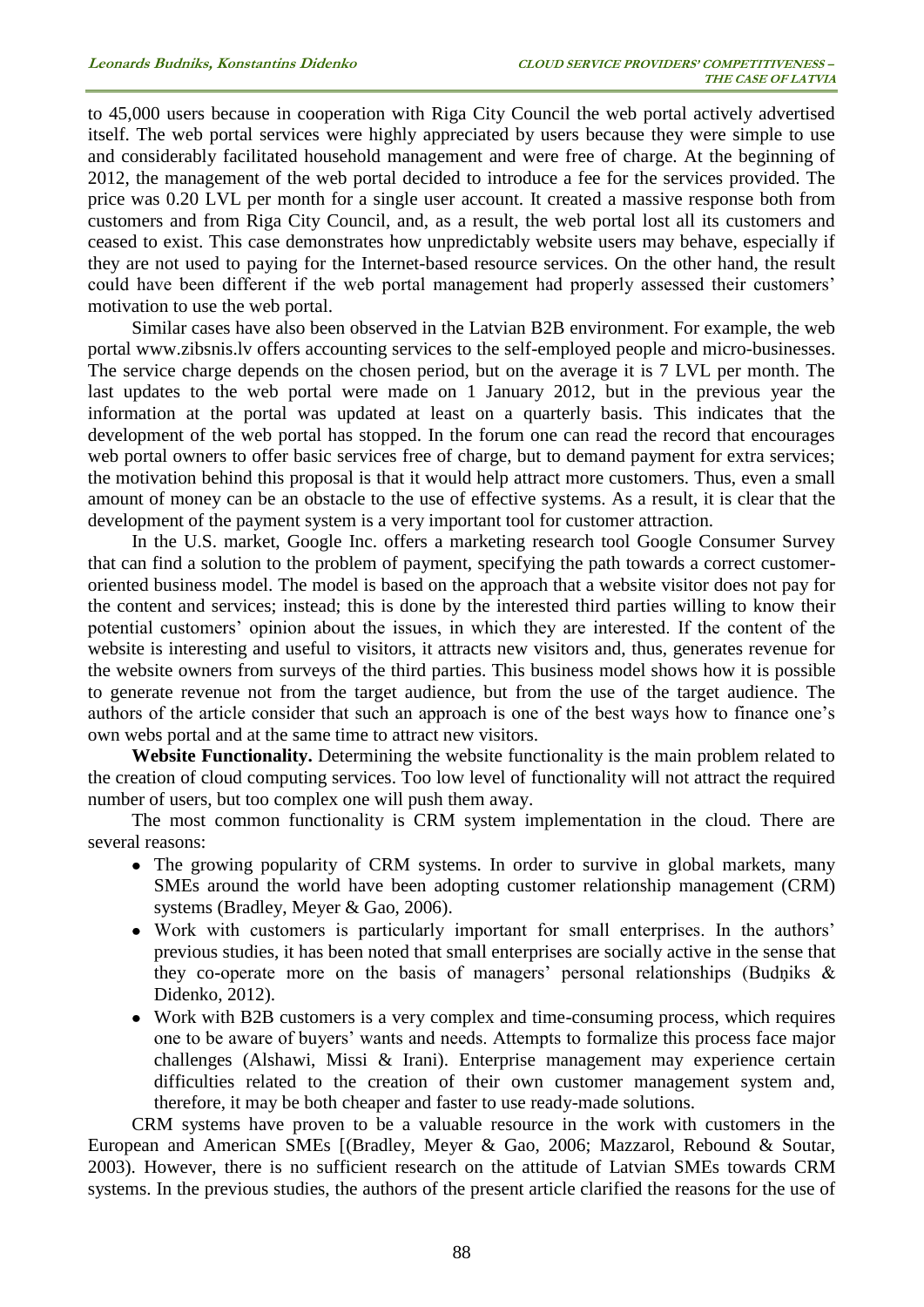computers in SMEs. Figure 2 shows the importance of the use of various functionalities. As seen in Figure 2, computers are mainly used for document elaboration, application of accounting software and, finally, for the enterprise information systems, which may include the CRM module.

The next type of functionality is accounting software. It enables accountants to quickly and easily maintain accounting records and create reports. The evident benefit of this system is an opportunity for an accountant to serve several companies at the same time. This, in turn, reduces accounting costs, which is very important in the crisis and post-crisis period, when enterprises look for new development opportunities and investment resources.



**Figure 2.** Computer use in Latvian SMEs *(Budniks & Didenko, 2012)*

Finally, the last option of functionality is a social network intended for enterprise management. It is a kind of CRM tools that are designed not for collecting information, but for active interaction with customers, suppliers, and competitors. Most often, such programs have a low level of security because they do not contain commercial data, but only a list of contacts. The main task of web portals is to help create a network of contacts that can be easily controlled and used.

Numerous authors suggest that the use of the network is a very important tool for small enterprise management. The advantages are as follows:

- the ability to spot new opportunities;
- the ability to acquire new skills;
- the ability to learn from the experience of others;
- $\bullet$  the ability to use the synergy effect by sharing resources (Gilmore, Clarcson & Rocks, 2006; Adegbite, 2001).

The studies carried out by both authors of the present article and the other Latvian scientists indicate that the Latvian SMEs use social networking opportunities, but do it poorly, not fully realizing their potential. This may mean that under the Latvian conditions such web portals can fulfil their specific objectives.

The review of scientific literature and periodicals as well as the analysis of real-world examples have enabled the authors to assume that satisfaction (S) by cloud services is a function of (1) that depends on the service charge  $(x1)$ , functionality  $(x2)$  and design  $(x3)$ .

$$
S = f(x_1, x_2, x_3)
$$
 (1)

Security issues do not affect the function values as at the level of SMEs it is not possible to estimate the required level of security because the security level of any web portal will be higher than that of a particular small enterprise (Sultan, 2011).

The concept of web portal creation illustrated in Figure 1 has been modified by the authors of the paper according to their views on the website design principles of cloud computing service provider (Figure 3), which would be based on the potential customers' needs and wants.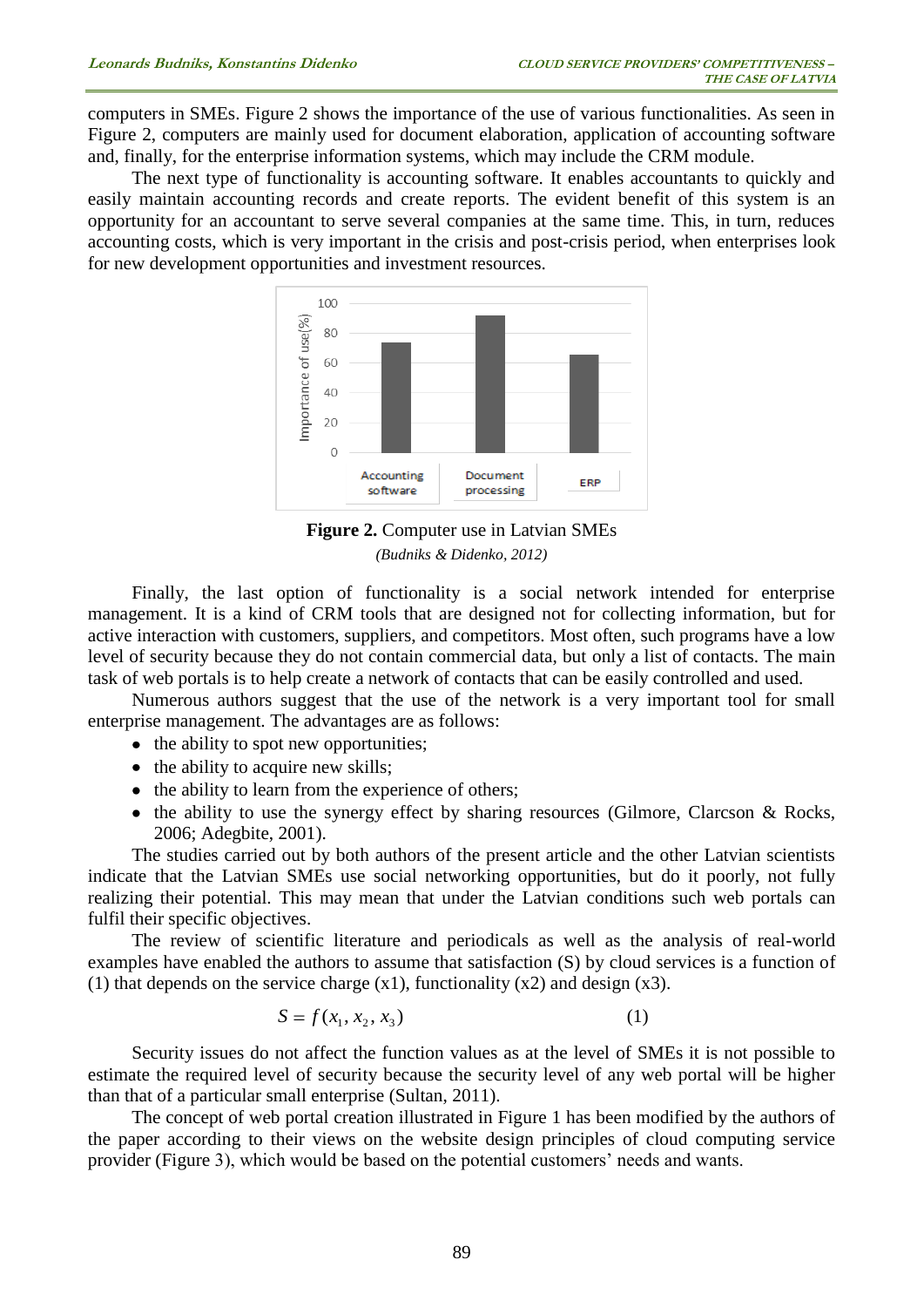

Figure 3. Customer-focused website design conditions

As seen in Figure 3, the fourth group shows a perfect combination of all three indicators that will help to attract a larger number of SME customers. Other combinations demonstrate both drawbacks and the use of parallel strategies.

In the first group, the web portal developers apply a "functional" strategy, which attempts to offer the best possible functionality set. The greatest danger of this strategy is that web portal owners can lose a large part of their customers because they do not pay enough attention to the user interface, making their tools too difficult to understand and manage.

In the second group, the "trend" strategy is used, which is based on the creation of beautiful and cheap solutions aimed at generating short-term revenue. This strategy can be used by followers of leaders willing to lure customers who are not able to pay for functionally rich solutions and are easily lured with a beautiful and attractive interface.

In the third group, the "quality" strategy is applied, which is based on the offer of unique opportunities neglecting the price. This strategy is mainly used by market leaders or web portals that offer their services to large and medium-sized enterprises that are able to pay more money and whose business processes are rather complex.

In the fourth group, the "balanced" strategy is implemented. The web portal is intended for use by SMEs and micro-enterprises. It facilitates the formation of functional part because the processes are simpler and, therefore, cheaper in development; in the graphical part special attention is devoted to the intuitive and understandable interface. The business model is designed so that potential customers do not constitute a major source of income.

It is possible that the web portal can only be evaluated in terms of one of the required indicators; however, the authors consider such a case to be particularly inefficient.

The proposed model can help cloud computing service providers to understand their target audience and, thus, to choose the right action strategy.

### **2. Method**

In this section, the authors attempt to analyse the existing cloud computing services that are based on the SaaS principle both in Latvia and abroad. The aim is to investigate whether there is any difference between the strategies adopted by the Latvian and the European/American counterparts. The acquired knowledge is important for future research.

Web portals will be evaluated by the type of functionality comparing global and Latvian solutions. Wherever possible, there will be information provided on the number of customers, service charge, the lifetime of web portal, as well as development trends. At the end of the section, conclusions will be drawn and some proposals put forward.

Foreign portals choice was based on their popularity in Google search results as well as in articles forums. The authors were able to find only a few Latvian portals in Latvia, which is quite natural considering the early stage of SaaS market development. The analysis of the chosen portals was made by authors together with bachelor's degree second-year students who studied the subject "Economic Information Systems". Each portal was evaluated according to three parameters: price,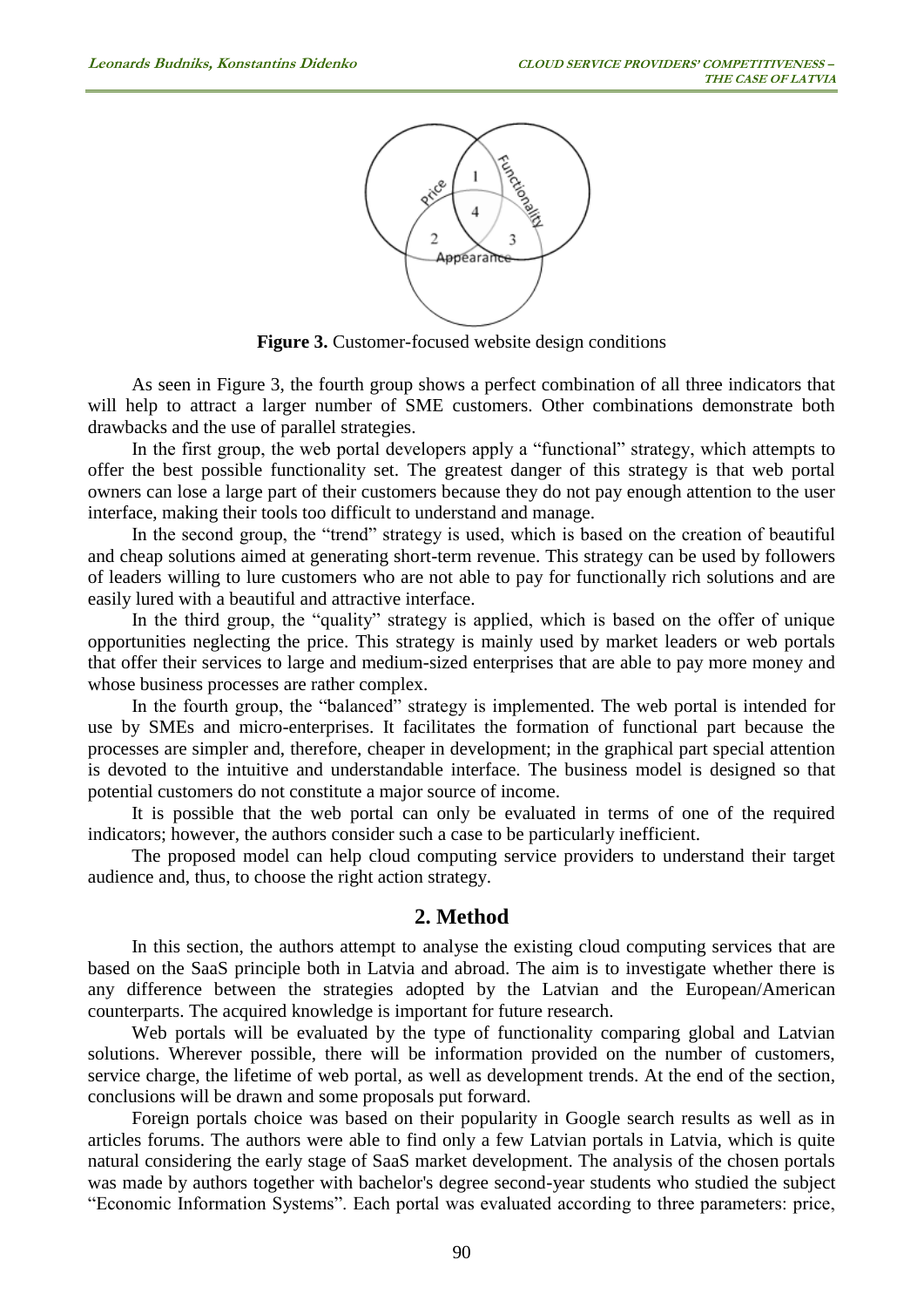functionality and appearance. Acquainted with the beta versions of portals the students had to write a reflection and answer the questionnaire developed for the purpose of smoothing qualitative assessment inaccuracies. This questionnaire included quantitative questions concerning the technical side of the portal and the prices for the services. Thus, numerical indicators were obtained in order to assess the price and functionality. Appearance was assessed according to reflections about the ease of perception of the portal interface.

#### *CRM Systems*

In the American and European markets, there are many SaaS solutions available for CRM systems. However, the most widely known is salesforce.com. In the Latvian market, there is no evident leader in the SaaS market segment because it is currently being developed, but an analogue system to salesforce.com can be considered VivaCRM.lv.

According to the evaluation model proposed by the authors of the paper (see Figure 3), salesforce.com falls under the third group. The web portal offers a high-quality and high-functional CRM system, which can be applied to any size company. The homepage is made user-friendly with an intuitive and understandable structure. It is easy to find everything that might be important. In terms of functionality, the program is very complicated.

It offers a large variety of customer research and management tools; in addition, it creates an interactive cooperation environment among enterprise employees. Unfortunately, the authors have to admit that the opportunities offered by the web portal cannot be applied to the Latvian SME market. In the Latvian SMEs and micro-enterprises, functionality of the program could be used only up to 50% (authors' assessment) because neither the size of an enterprise nor the online customer activity provides an opportunity to use all the tools offered. However, such a tool would be very useful for large enterprises, and it could reduce the maintenance costs of internal information systems.

According to the method proposed, the Latvian web portal VivaCRM.lv falls under the second group. In comparison with salesforce.com, it offers lower prices that come with a significant decrease in functionality. Visually, it tries to offer the user a clear and simple "desktop". However, as mentioned above, the Latvian small and micro-enterprises do not require too functionally complex systems, and, therefore, the system can be useful and successfully applied. Analysing the portal, the authors have come to an idea that it attempts to reproduce the tools of the American counterpart. Some significant similarities have also been found.

However, the way of attracting customers differs a lot. In the case of salesforce.com, the homepage is designed so that a potential user before starting to test the system could find a lot of useful and encouraging information on the system. Therefore, at the website it is possible to find success stories, general statistics and video tours. The Latvian counterpart, in turn, provides potential customers with a brief description and enables them to connect to the demo version. This proves the authors' assumption that the Latvian web portal belongs to the second group, i.e., there is an attempt to just follow the leaders and to create something similar not striving to promote business growth.

#### *Accounting Systems*

This sections offers a lot of different solutions because it is not difficult to implement such a system technically, the accounting process is sufficiently formalized; therefore, the high level of functionality is not expected.

For the comparison purposes, the European system e-conomic.com and Latvian counterparts zibsnis.lv, e-konti.lv and 24balance.lv have been chosen. These web portals will facilitate better understanding of the local website problems.

The web portal e-conomic.com is a fast-growing SaaS service provider that offers its services to European enterprises. The enterprise has 9 years of experience in the market and the number of its clients has reached 42 thousand. According to the model proposed by the authors of the paper,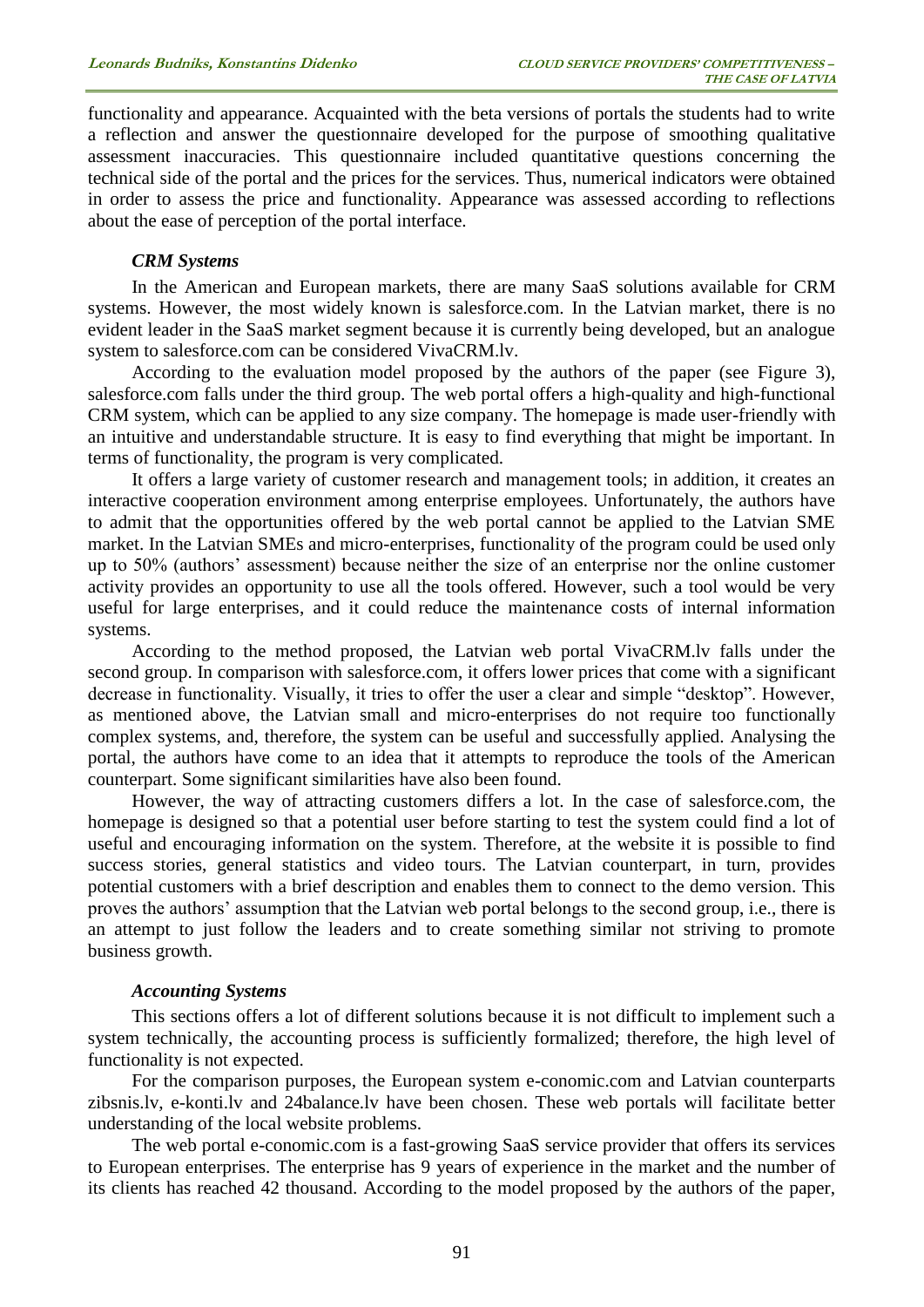this web portal can be attributed to the first group. Since the service charge is considerably low, the web portal can be used by small enterprises. Also, functionality meets all SME requirements, offering exactly what is needed by an enterprise's accountant. The only drawback is that the work environment lacks transparency. As noted above, accounting is a formalized process; therefore, it is very difficult to create a user-friendly interface, especially if it is done for the country, whose legal requirements and business environment are little known. It is also the reason why this web portal does not offer its services in the Latvian market. The difference between the previously discussed web portal salesforce.com is that the homepage of this web portal does not contain a lot of advertising material. The greatest emphasis is placed on the nature of the system itself and benefits gained. Everything is explained in a brief, concise and serious manner.

The Latvian counterparts offer functionally weak solutions, but still these solutions are sufficient enough to be applied by SMEs. Some of them position themselves to be focused directly on micro and small enterprises (zibsnis.lv, e-accounts). The web portal 24balance.lv can be attributed to the first group of the model since it offers both a good price and functionality; however, it considerably loses in the graphical interface. This web portal is a branch of foreign company in Latvia. It is an example of how the attempts are undertaken to enter the Latvian market with a ready-made product, by improving it to meet local legal requirements.

The web portal e-konti.lv offers a very simple and understandable interface with the necessary type of functionality required by micro and small enterprises. This could be a perfect solution for a small enterprise, but the technical condition of the web portal indicates that it has failed to attract the required number of customers in order to develop itself. The same applies to the web portal zibsnis.lv. Technically and visually, as well as in terms of service charge this web portal is No. 1 choice for micro-enterprises; nonetheless, it seems that the development of the web portal has stopped.

The overview of accounting solutions has shown that functionality plays a more important role compared to the graphical interface.

#### *Social Networks for Enterprise Managers*

Unfortunately, the authors of the article have failed to find the web portal designed in Latvia that would be intended only for making contacts. Some time ago there was an attempt to create a social network for Latvian enterprises, but the necessary number of customers was not attracted and, therefore, the project was closed. However, one web portal has been found that positions itself as a social network but comes with functionality that is important for business process management, i.e., a small ERP system. The web portal offers a small document management system intended for a small enterprise that includes warehouse management and CRM systems. However, the main objective of the web portal is to help enterprise managers to communicate with each other. Despite a considerable level of functionality (some customer complaints against deficiencies can be found), the web portal is free of charge. However, due to the poorly designed structure, the web portal falls under the first group. Moreover, this is exactly a reason for web portal failure. The existing users describe this situation as follows: "It seems that the development has stopped. It is a pity; in any case this web portal has (had) potential".

The overview of the European and American web portals has enabled the authors to come to a conclusion that the best example of enterprise social network is the American web portal biznik.com. It creates an active collaboration environment, encouraging users not only to communicate, but also to conclude agreements and make personal contacts with their customers, suppliers, and competitors. The services offered are free of charge. The web portal has been actively developing, but only in the United States. The web portal may be attributed to the fourth group as there has been a good balance created between functionality, interface, and service charge.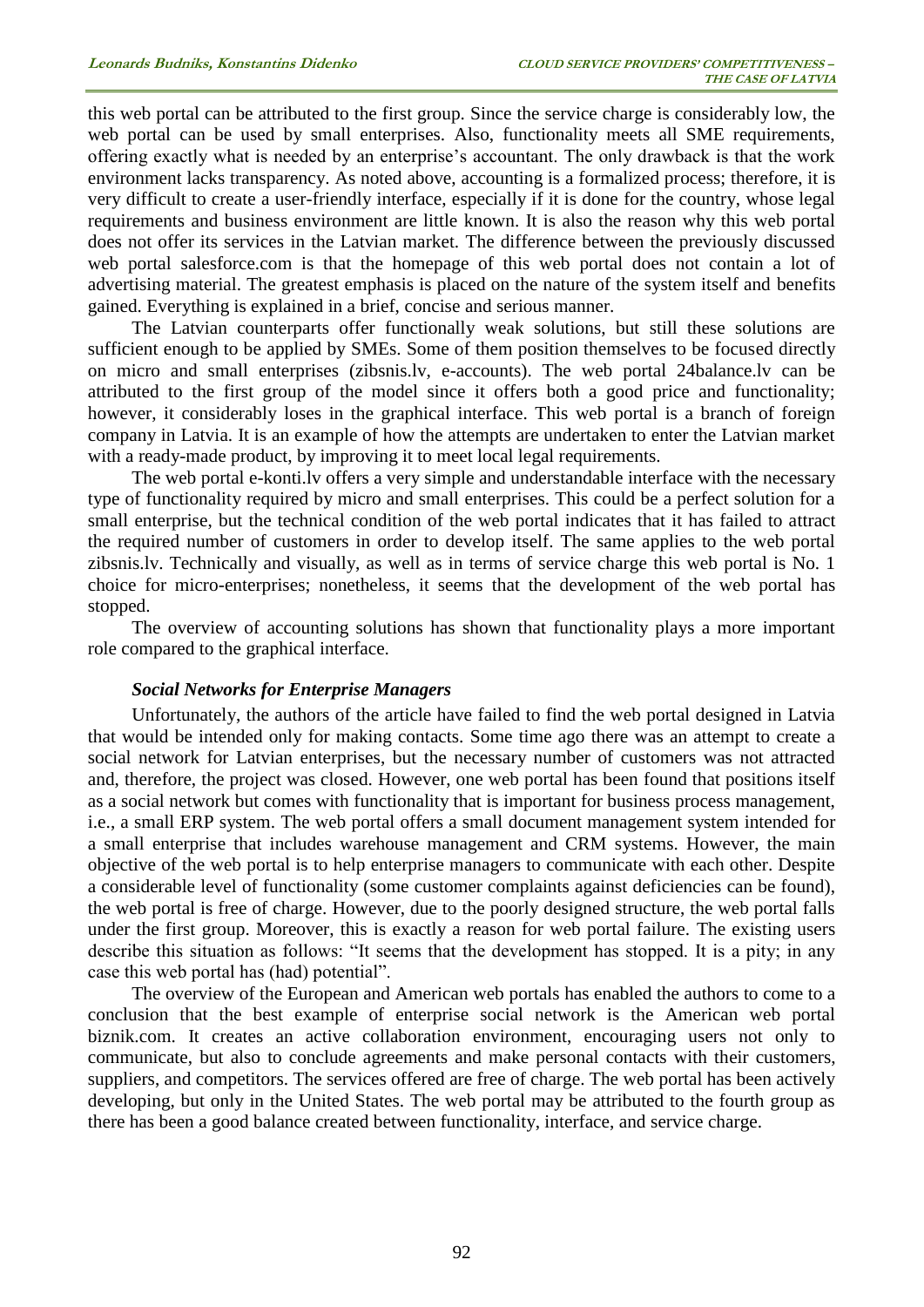# **3. Discussion**

As a result of the analysis of theoretical material, the factors have been identified that affect the satisfaction of SMEs with a particular B2B portal that offers SaaS services.

The theoretical evaluation model of web portals has been proposed based on the authors' experience and the literature review.

The case studies have shown that the developed model can be applied to the assessment of web portals and the identification of weaknesses.

The analysis results of some web portals indicate the disagreement between theory and practice; this is related to the success or failure reasons of web portals, even if all the customers' needs and wants are met it is not always possible to create a product that is appreciated by customers (ibiznes.lv).

The results of research have limitations: the developed model is not empirically tested, and, therefore, it cannot be considered a serious tool. The overview of portals has been carried out on the basis of available information, and it has not included a large number of assessors.

The directions for future research include the empirical testing of the proposed model and the search for the key to success.

# **References**

- Adegbite, O. (2001). Business Incubators and Small Enterprise Development: The Nigerian Experience. Small Business Economics, 17, 157-199. <http://dx.doi.org/10.1023/A:1011801018398>
- Alshawi, S., Missi, F. & Irani, Z. (bez datuma). Organisational, technical and data quality factors in CRM adoption – SMEs perspective. Industrial Marketing Management.
- Bradley, F., Meyer, R. & Gao, Y. (2006). Use of supplier-customer relationship by SMEs to enter foreign markets. Industrial Marketing Management, 35, 652-665. <http://dx.doi.org/10.1016/j.indmarman.2005.05.005>
- Budņiks, L. & Didenko, K. (2012). SME Management Decision-Making Problems in Changing Market Conditions, Latvian Experience. Economics and management, 17, 1171-1177. <http://dx.doi.org/10.5755/j01.em.17.3.2139>
- Capo-Vicedo, J., Exposito-Langa, M. & Molina-Morales, F. (2008). Improving SME competitiveness reinforcing interorganisational networks in industrial cluster. Int Enterp Manag J, 147-169.
- De Treville, S., Shapiro, R. & Hameri, A. (2006). From supply chain to demand chain: the role of lead time reduction in improving demand chain performance. Journal of Operation Management, 613-627.
- Fill, C. & Kill, F. (2005). Business to business marketing. Gosport: Ashford Colour Press Ltd.
- Gilmore, D., Clarcson, D. & Rocks, S. (2006). Networking in SMEs: Evaluating its contribution to marketing activity. International Business Review, 278-293. <http://dx.doi.org/10.1016/j.ibusrev.2006.02.003>
- Hackett, S. & Dilts, D. (2004). A Systematic Review of Business Incubation Research. Journal of Technology Transfer, 55-82. <http://dx.doi.org/10.1023/B:JOTT.0000011181.11952.0f>
- Harwood, S. (2003). ERP: The implementation cycle. Bodmin: MPG Books Ltd.
- Heroux, S. & Fortin, A. (2011). Exploring information technology governance and control of web site content: a comparative case study. Journal of Management and Governance, 1-49.
- Li, Y., Hou, M., Liu, H. & Liu, Y. (2012). Towards a theoretical framework of strategic decision, supporting capability and information sharing under the context of Internet of Things. Information Technology and Management, 1-12. <http://dx.doi.org/10.5121/ijmit.2012.4201>
- Lin, H. & *et al.* (2012). Design of a global decision support system for manufacturing SME: Towards participating in collaborative manufacturing. International Journal of Production Economics, 1-12. <http://dx.doi.org/10.1016/j.ijpe.2011.07.001>
- Mazzarol, T., Rebound, S. & Soutar, G. (2003). Strategic planning in growth oriented small firms. nternational Journal of Entrepreneurial Behaviour &Research, 320-345.